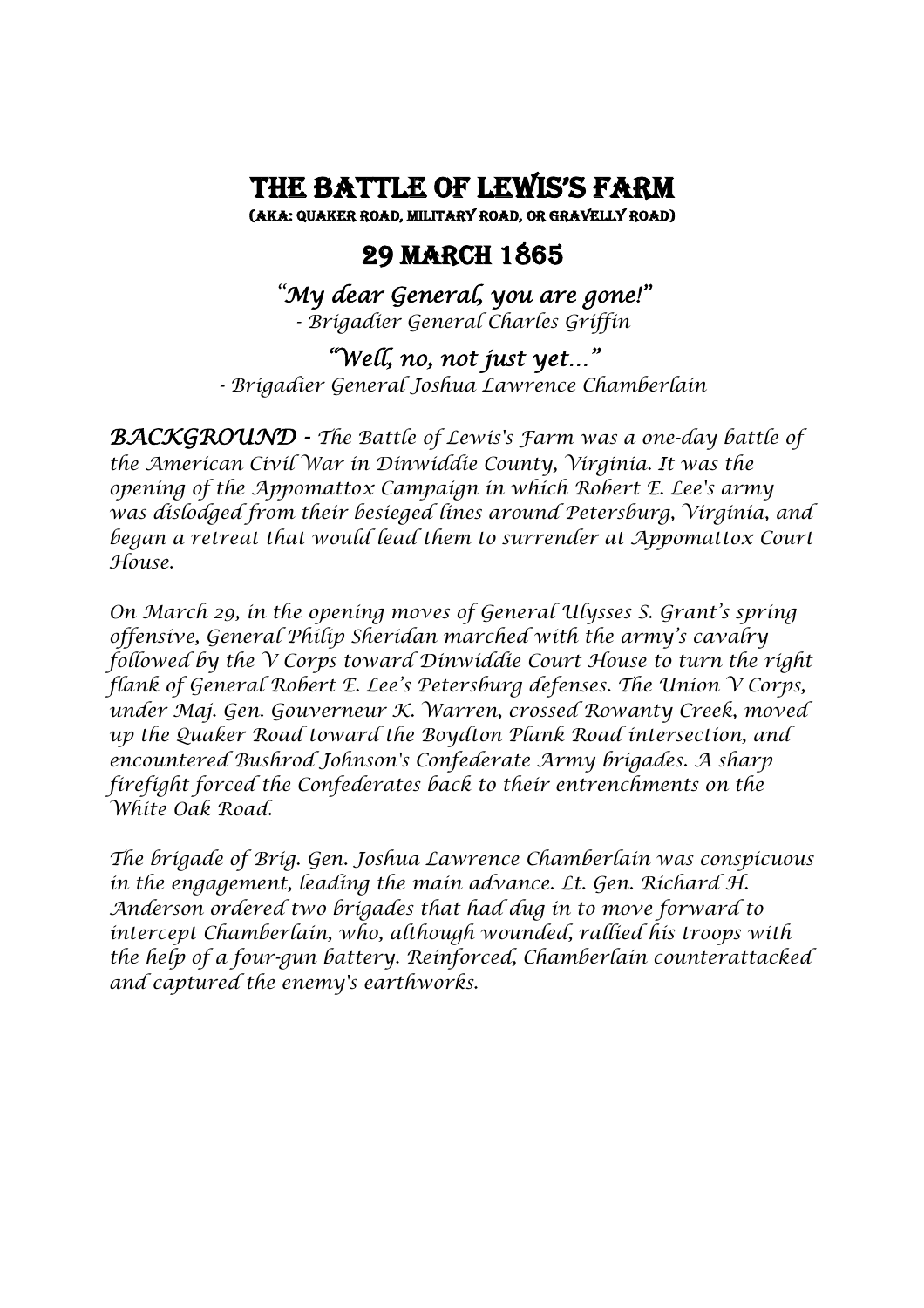*Chamberlain - By this point in the war, Joshua L. Chamberlain was well known, almost legendary figure amongst the men of the V Corps. His stand (with the 20th ME) on Little Round Top at Gettysburg, and his multiple battle wounds had earned him a hero's reputation amongst the ranks. Though relatively new to the command of the 1st Brigade, the men worshiped him, and would do almost anything to prove them.*

*Chamberlain was wounded at Gettysburg, and again at Petersburg, shot through both hips. His wounds were so serious that he was not expected to live; for this reason, and for his bravery in battle, General Grant promoted him on the spot to the rank of Brigadier General of Volunteers. Despite the bleak prognosis, he did survive, and soon returned to duty with the V Corps.*

*At Lewis's Farm, he was again wounded, this time in the arm, as was his horse; his life spared when a Minié ball spent itself on his orders book, which he carried in his left breast pocket. When Griffin arrived and rode up to Chamberlain, he was gravely concerned for the latter's life, as he was covered from head to toe in blood; his own and that of his horse.*

*At one point, Chamberlain was too near the front, as was his habit, and was nearly captured by the enemy. His quick thinking and the wretched state of his uniform allowed him to escape by claiming to be a Confederate officer!*

*Chamberlain survived the battle at Lewis's Farm, and the fighting on the 31st near the Confederates' main battle lines along the White Oak Road. He was in action again on the 1st of April, where he led an attack that broke the Confederate lines at Five Forks. For his outstanding leadership and bravery, General Grant honored him by selecting Chamberlain to receive the surrender of Lee's Army of Northern Virginia. The fact that Chamberlain accepted that surrender not with jeers and gloating, but with Honour and dignity, went a long way toward mending the country, which for five Aprils, had been torn asunder.*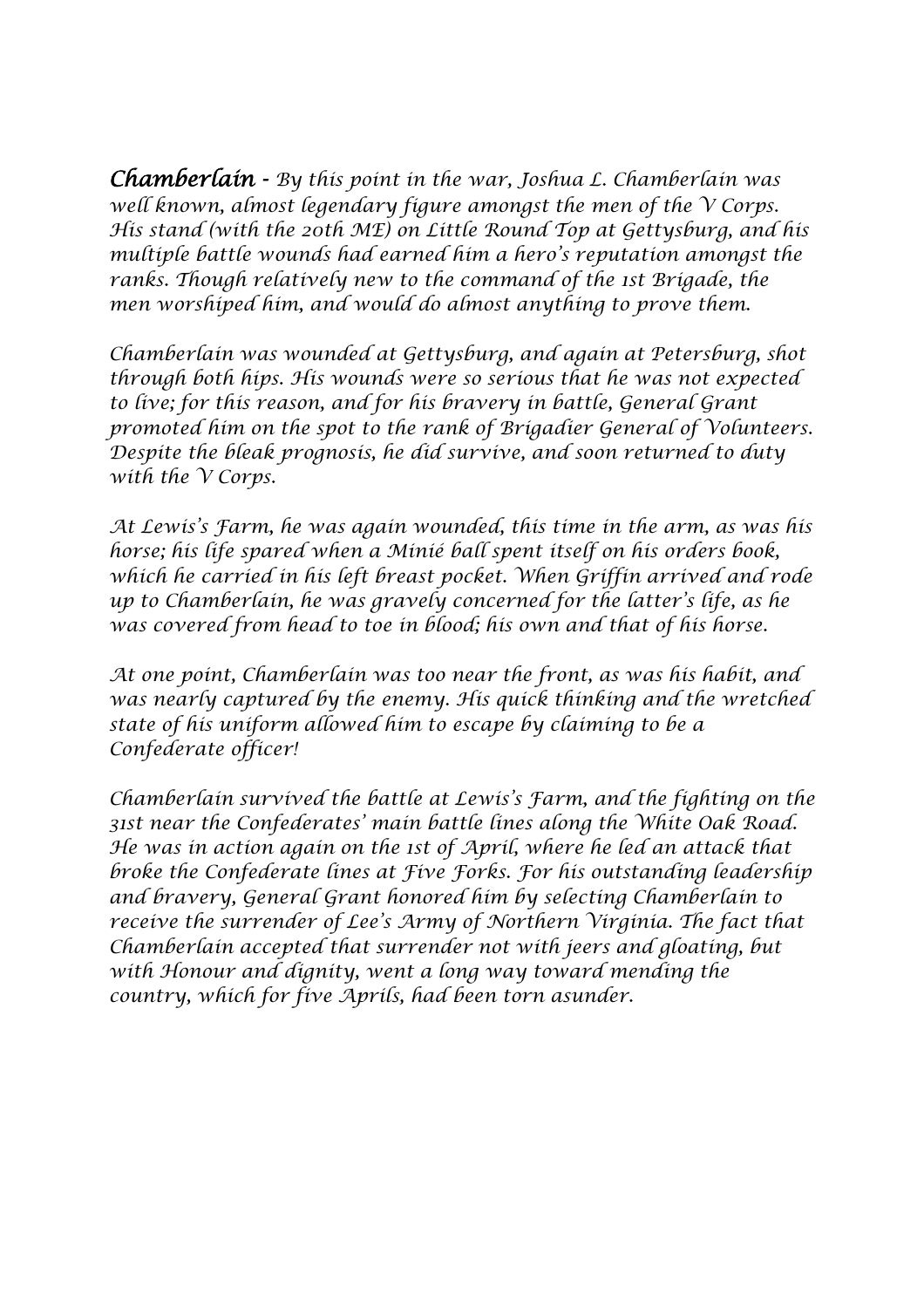# **THE WARGAME**

The scenario begins at 3:00 p.m. and ends after the 5:00 p.m. game turn. (9 turns) Table size is  $\sim 8' \times 10'$  feet. Each hex is 4".

## **DEPLOYMENT**

## **Confederates:**

**1)** General Johnson starts in the vicinity of star point 1, at the junction of the Boydton Plank Road and the Quaker Road.

**2)** Wise's Brigade (minus 34 VA) is deployed in line of battle astride the Quaker Road and along the north edge of the woods, south of star point 1.

**3)** Wallace's Brigade is deployed in March Column along the Boydton Plank Road with the head of the column at star point 1 and stretching northeast.

**4)** The detached 34 VA is deployed in the vicinity of star point 2, the intersection of the Boisseau Road and the Boydton Plank Road.

### **Union:**

**1)** Chamberlain's Brigade is deployed in Line of Battle along the south edge of the woods in the vicinity of the Saw Mill, with the 185 NY to the left of the Quaker Road, and the 198 PA to the right; May deploy Skirmishers up to 6 inches in advance.

**2)** Chamberlain, Griffin, and Battery B, 4 US deploy along the Quaker Road near the Lewis Farm.

#### **TERRAIN**

**1)** Lewis's Farm is on a plateau marked by open woods, farmsteads, etc.). Roads are lined with fences. Consider all woods as BROKEN for movement.

**2)** Roll for combat visibility in full inches in woods.

**3)** Subtract 1" movement for each fence that a unit crosses in open terrain.

**4)** The streams were lined with dense brush and briars and swollen out of their banks by recent rains; treat them as 1 inch of ROUGH terrain.

**5)** The Sawdust Pit was a prominent terrain feature in the actual battle, with both sides using it as cover and a rallying point. It provides cover equivalent to medium works to any unit in contact with it, and ROUGH terrain to cross.

## **Victory Conditions**

**Confederates:** Control the southern star point (3).

**Federals:** Control either northern star point (1 or 2).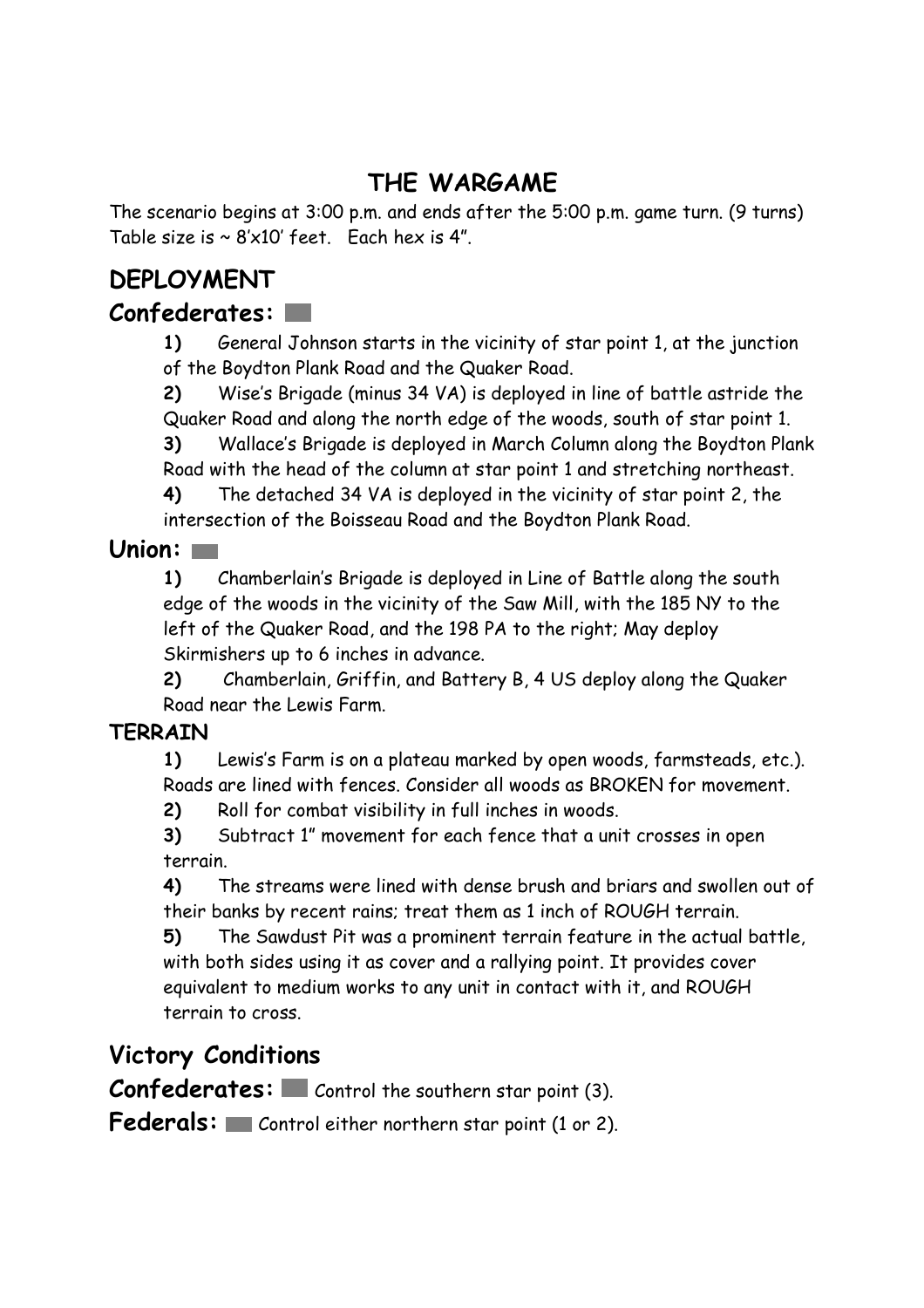



**Fourth Corps – Lieutenant General Richard H. Anderson (Able) Cavalry-** IR, Veteran (3/2/1) **Johnson's Division – Major General Bushrod Johnson (Able) Wise's Brigade - Brig. Gen. Henry A. Wise (Able)** 26th VA Infantry - RM, Veteran (9/7/5) 34th VA Infantry - RM, Veteran (6/5/3) 46th VA Infantry - RM, Veteran (6/5/3) 59th VA Infantry - RM, Veteran (9/7/5) **Wallace's Brigade - Brigadier General W. H. Wallace (Able)** 17th SC Infantry- RM, Veteran (6/5/3) 18th SC Infantry- RM, Veteran (6/5/3) 22nd SC Infantry- RM, Veteran (6/5/3) 23rd SC Infantry- RM, Veteran (6/5/3) 26th SC Infantry- RM, Veteran (12/9/6) **Moody's Brigade - Brigadier General Young M. Moody (Able)** 41st AL Infantry- RM, Veteran (6/5/3) 43rd AL Infantry- RM, Veteran (9/7/5) 59th AL Infantry- RM, Veteran (6/5/3) 60th AL Infantry- RM, Veteran (9/7/5) 23rd AL Sharpshooters- BL, Crack (3/2/1) SS **Ransom's Brigade - Brigadier General Matt W. Ransom (Able)** 24th NC Infantry- RM, Veteran (9/7/5) 25th NC Infantry- RM, Veteran (6/5/3) 35th NC Infantry- RM, Veteran (6/5/3) 49th NC Infantry- RM, Veteran (6/5/3)

56th NC Infantry- RM, Veteran (9/7/5)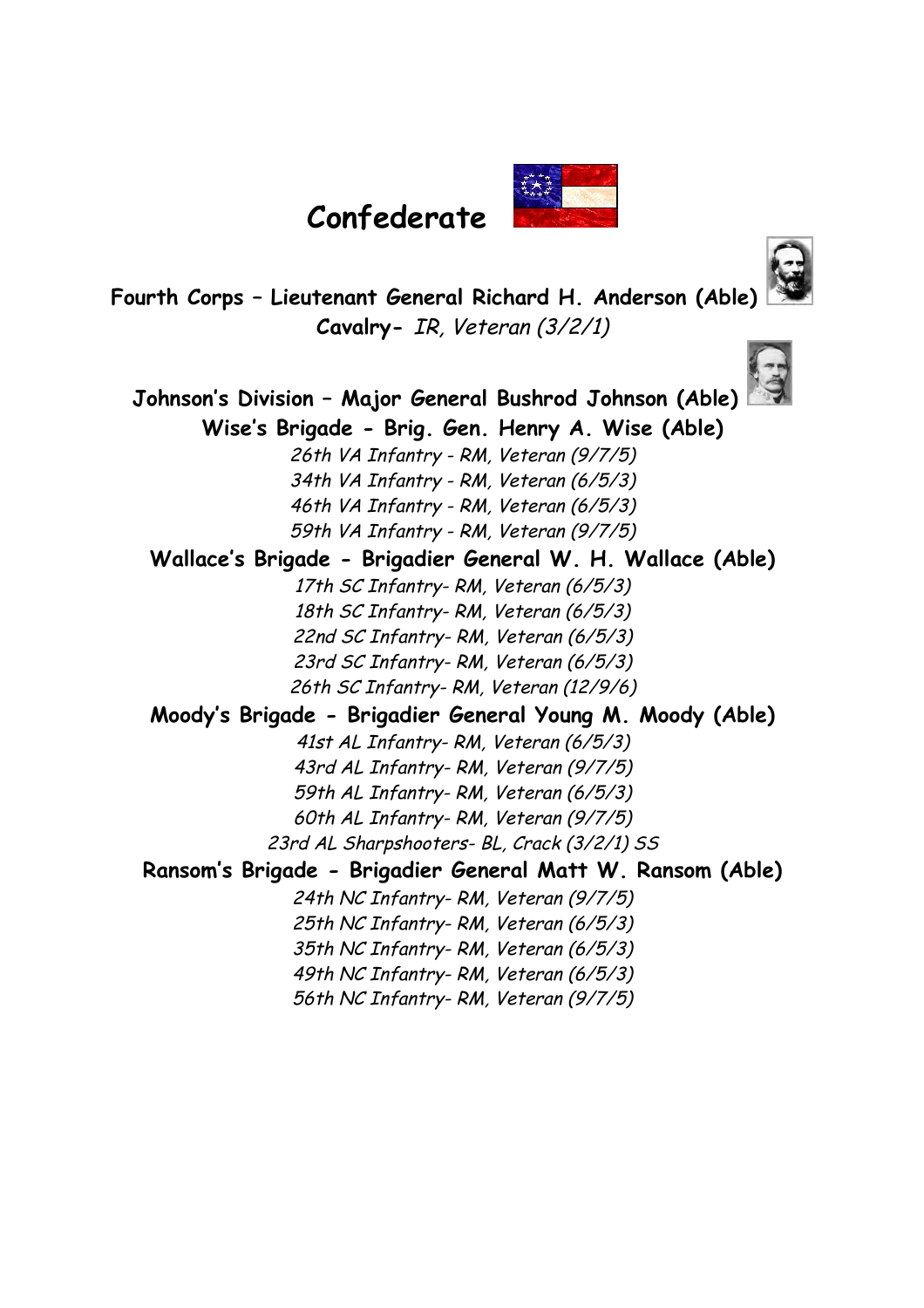## **Confederate Details**

#### **Heavy Casualties-**

28 stands

### **Reinforcements-**

**1)** 3:15 p.m. "Fighting Dick" Anderson arrives from the northeast on Boydton Plank Road.

**2)** 4:15 p.m. Moody's Brigade enters along the Boydton Plank Road from the northeast.

**3)** After 4:30 p.m. Ransom's brigade may enter from the northeast any time, but may only advance if either northern star point (1 or 2) is held by Union forces.

## **Optional Forces-**

Wise's **34th VA** was posted to the right of the brigade in support of "cavalry operating on the enemy's left flank". As the majority of the Confederate cavalry were with Fitz Lee near Five Forks and Dinwiddie C.H., those mentioned above could have consisted of only a few companies at most. These troops may be represented by **Cavalry- IR, Veteran (3/2/1)** posted where the Claiborne Road crosses the stream south of star point If any ordered troops approach within 4 inches, they will ride back and inform General Anderson. They will remain hidden until the above condition is met.

The use of Hidden Movement is optional. Using Hidden Movement adds more uncertainty, realism and play-balance, but also increases complexity, and managing these options entails more work for the moderator. If gamers do not wish to use Hidden Movement, consider allowing Jones' cavalry to arrive automatically at some point during the game.

### **Anderson-**

The game ends after the 5:00 p.m. Game Turn, when Anderson, realizing the strength of the Union advance, and the threat to the Confederate forces, orders a withdrawal back to the main Rebel defensive positions along the White Oak Road.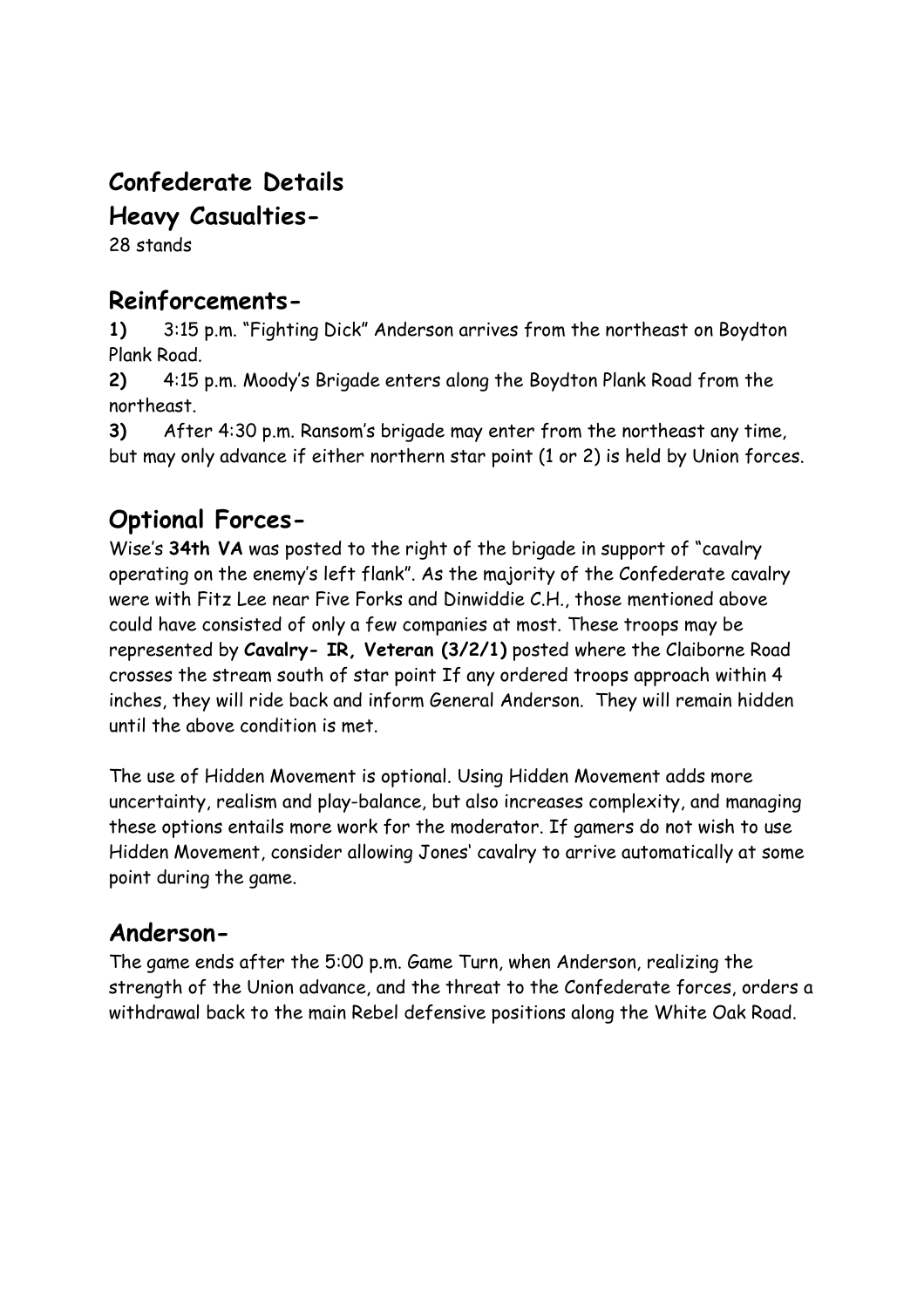

**Elements of V Corps, Army of the Potomac**



**1st Division – Brigadier General Charles Griffin (Able) Elements, 3rd Brigade**

118th NY Infantry – RM, Veteran (9/7/5)

**Attached Artillery** Battery B, 4th U.S. – **<sup>2</sup> sections**, 12# Napoleon, Veteran (HS)

**1st Brigade – Brigadier General J. L. Chamberlain (Gallant +1)**



185th NY Vol. Inf. RM, Veteran (24/18/12) 198th PA Vol. Inf. RM, Veteran (21/16/11)

**2nd Brigade – Colonel Edgar M. Gregory (Able)** 187th NY Infantry - RM, Veteran (12/9/6) 188th NY Infantry - RM, Veteran (12/9/6) 189th NY Infantry - RM, Veteran (12/9/6)

**Union Details Heavy Casualties-**

24 stands

#### **Reinforcements-**

3:15 p.m., Gregory's Brigade enters from the south in March Column along the Quaker Road.

## **Optional Forces-**

The regimental history of the 118th NY makes mention of the unit's involvement in the battle at Lewis's Farm, though the remainder of the 3rd Brigade was not present during the fighting. Therefore, the 118th NY may be deployed as **"divisional skirmishers"** in advance of either brigade. If used, the 118th are treated as a Divisional asset.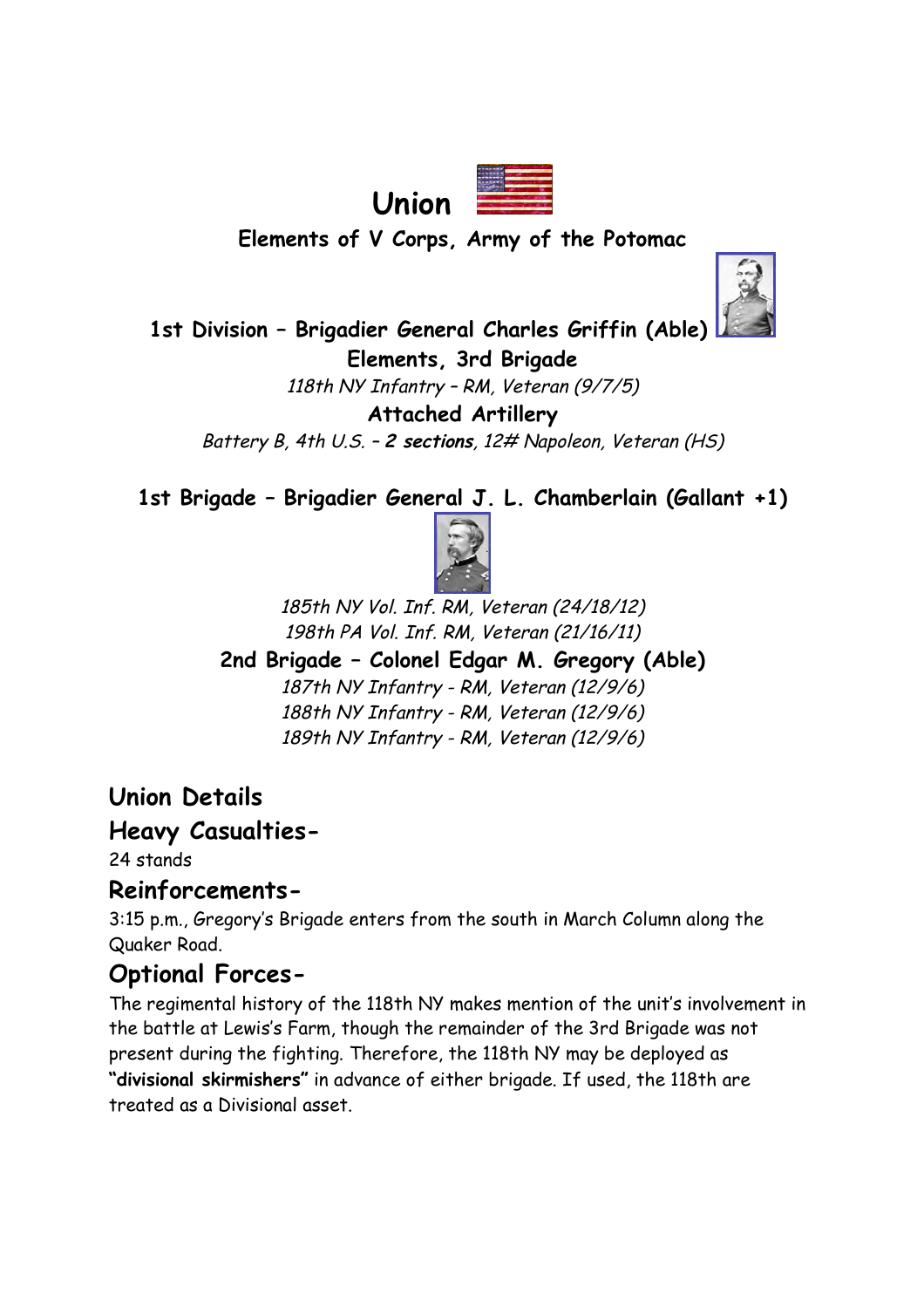| <b>Stand Type</b>         | Union | Confederate |
|---------------------------|-------|-------------|
| Infantry                  | 84    | 116         |
| <b>Infantry Command</b>   | 6     | 19          |
| Cavalry                   |       | 2           |
| <b>Cavalry Command</b>    |       | 1           |
| Dismounted Cavalry        |       | 2           |
| <b>Dismounted Cavalry</b> |       | 1           |
| Command                   |       |             |
| Horse Holder              |       |             |
| Artillery                 | 2     |             |
| <b>Gun Limber</b>         | 2     |             |
| <b>Brigade Leader</b>     | 1     | 4           |
| <b>Division Leader</b>    |       |             |
| Corps Leader              |       |             |
| Army Leader               |       |             |
| <b>Brave Colonel</b>      |       |             |
| <b>Ammunition Supply</b>  |       |             |

This scenario has several of options for players. You can attempt many different strategies as either the Union or the Confederate Player. We suggest using all of the optional forces. We have made several changes to the original scenario for balanced and to add more challenge for the players.

The original Scenario was published in Charge magazine number 13 By Scott Mingus and was designed by Christopher Maes. Much of the Narrative is Courtesy of Wikipedia.

The map is fairly large and can be down sized by cutting off terrain to the north, south, and west. The key to downsizing is to preserve the interior of the map.

We hope you enjoy the scenario as much as we did, Chuck Hamack and the War Eagles hamackcf@bmi.net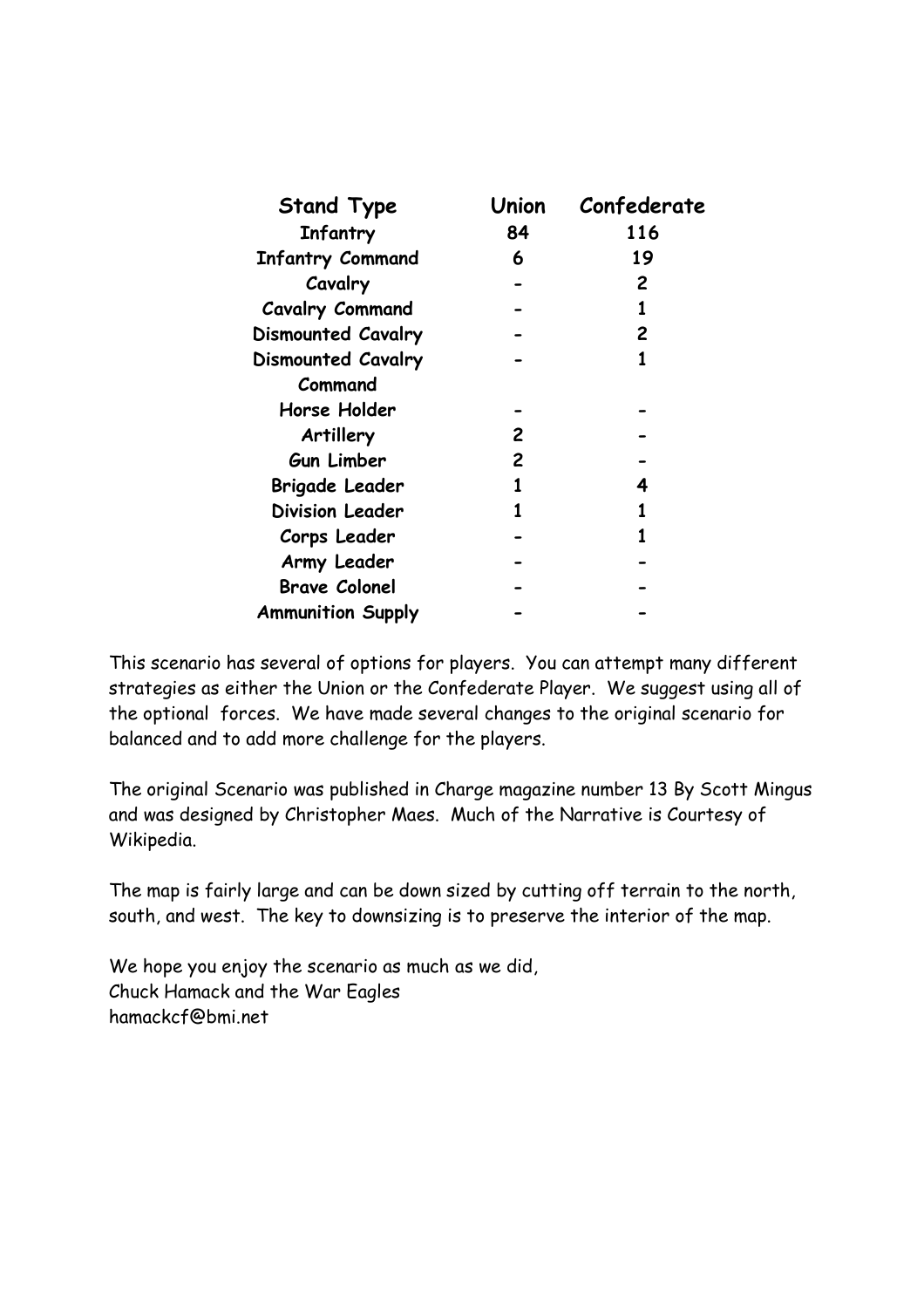